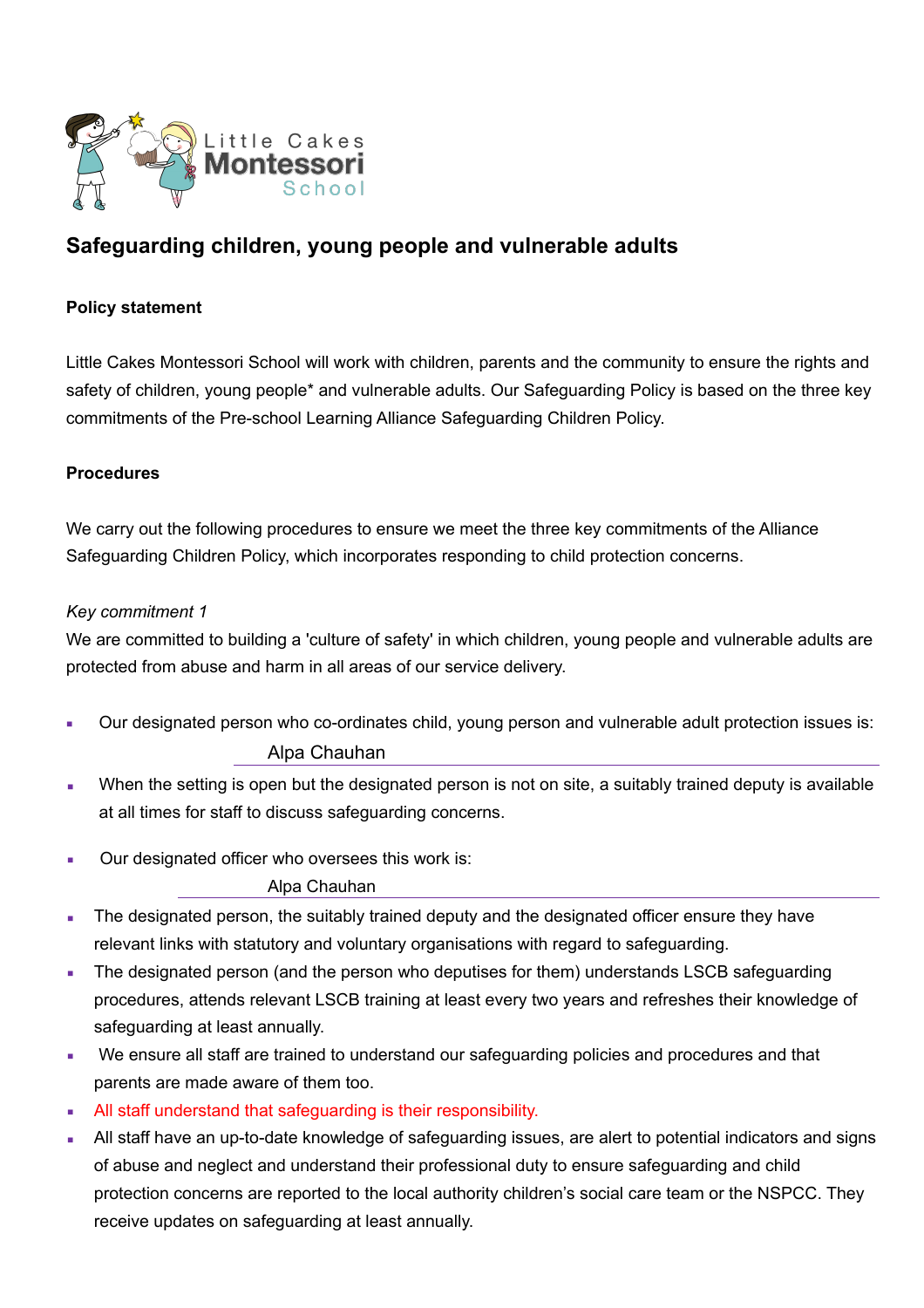- All staff are confident to ask questions in relation to any safeguarding concerns and know not to just take things at face value but can be respectfully sceptical.
- All staff understand the principles of early help (as defined in *Working Together to Safeguard Children*, 2018) and are able to identify those children and families who may be in need of early help and enable them to access it.
- All staff understand the thresholds of significant harm and understand how to access services for families, including for those families who are below the threshold for significant harm, according to arrangements published by the LSCB or safeguarding partners in areas where the safeguarding partners have replaced the LSCB.
- All staff understand their responsibilities under the General Data Protection Regulation and the Data Protection Act 2018, and understand relevant safeguarding legislation, statutory requirements and local safeguarding partner requirements and ensure that any information they may share about parents and their children with other agencies is shared appropriately and lawfully.
- We will support families to receive appropriate early help by sharing information with other agencies in accordance with statutory requirements and legislation.
- We will share information lawfully with safeguarding partners and other agencies where there are safeguarding concerns.
- All children are registered in and out by staff on the ipad application and on a formal register. Child will only be released to anyone that has parental consent for the child.
- We will be transparent about how we lawfully process data.
- All staff understand how to escalate their concerns in the event that they feel either the local authority and/or their own organisation has not acted adequately to safeguard and know how to follow local safeguarding procedures to resolve professional disputes between staff and organisations.
- **EXTER 15 All staff understand what the organisation expects of them in terms of their required behaviour and** conduct, and follow our policies and procedures on positive behaviour, online safety (including use of cameras and mobile phones), whistleblowing and dignity at work.
- Children have a key person to build a relationship with, and are supported to articulate any worries, concerns or complaints that they may have in an age appropriate way.
- All staff understand our policy on promoting positive behaviour and follow it in relation to children showing aggression towards other children.
- Adequate and appropriate staffing resources are provided to meet the needs of children.
- **Applicants for posts within the setting are clearly informed that the positions are exempt from the** Rehabilitation of Offenders Act 1974.
- **Enhanced criminal records and barred lists checks and other suitability checks are carried out for staff** and volunteers prior to their post being confirmed, to ensure that no disqualified person or unsuitable person works at the setting or has access to the children.
- Where applications are rejected based on information disclosed, applicants have the right to know and to challenge incorrect information.
- **Enhanced criminal records and barred lists checks are carried out on anyone living or working on the** premises.
- **•** Volunteers must:
	- **-** be aged 17 or over;
	- **-** be considered competent and responsible;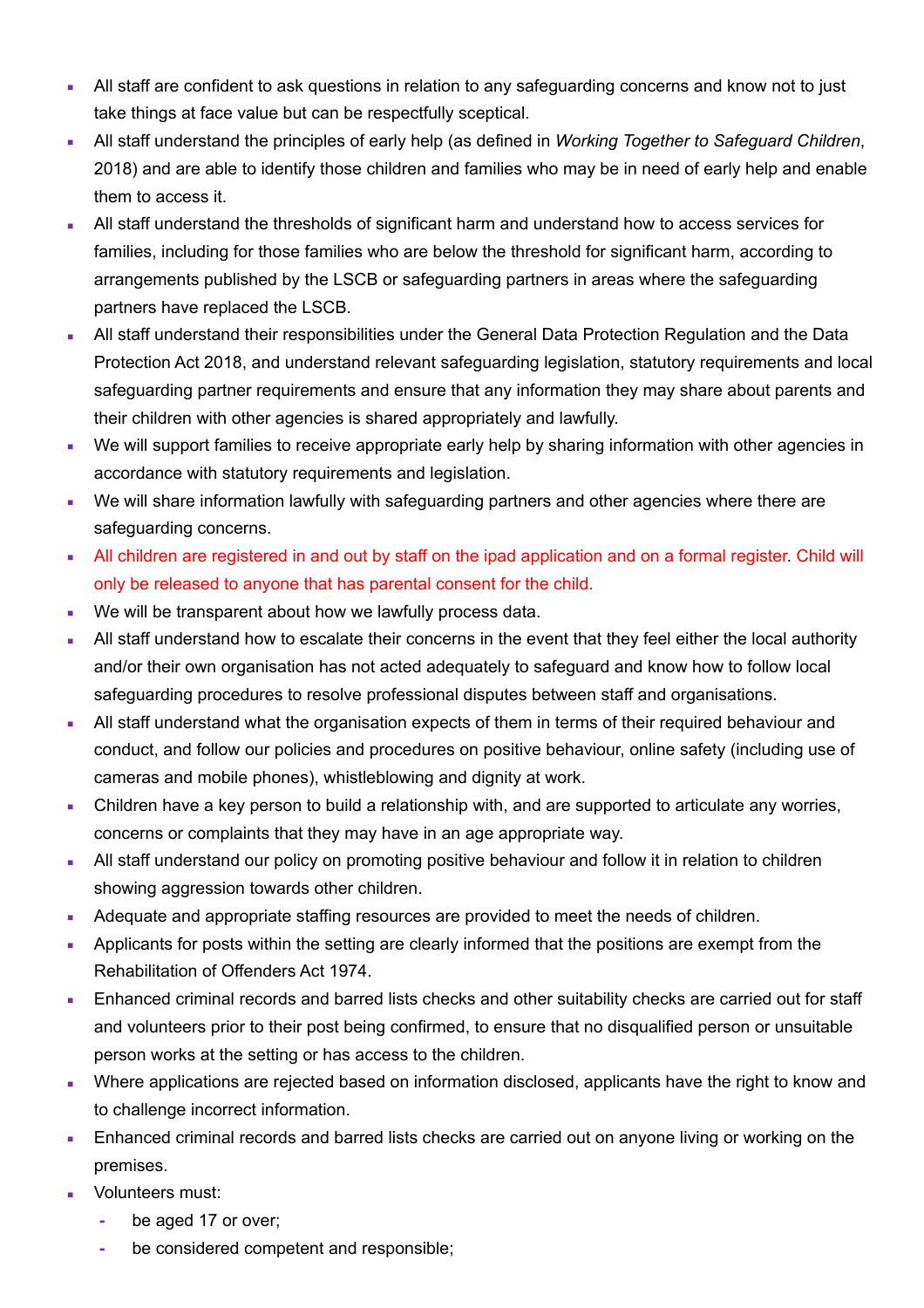- **-** receive a robust induction and regular supervisory meetings;
- **-** be familiar with all the settings policies and procedures;
- **-** be fully checked for suitability if they are to have unsupervised access to the children at any time.
- **EXECT** Information is recorded about staff qualifications, and the identity checks and vetting processes that have been completed including:
	- **-** the criminal records disclosure reference number;
	- **-** certificate of good conduct or equivalent where a UK DBS check is not appropriate;
	- **-** the date the disclosure was obtained; and
	- **-** details of who obtained it.
- All staff and volunteers are informed that they are expected to disclose any convictions, cautions, court orders or reprimands and warnings which may affect their suitability to work with children (whether received before or during their employment with us).
- ▪ **From 31 August 2018, staff and volunteers in childcare settings that are not based on domestic premises are** *not* **required to notify their line manager if anyone in their household (including family members, lodgers, partners etc.) has any relevant convictions, cautions, court orders, reprimands or warnings or has been barred from, or had registration refused or cancelled in relation to any childcare provision or have had orders made in relation to care of their children. Staff receive regular supervision, which includes discussion of any safeguarding issues, and their performance and learning needs are reviewed regularly.**
- **EXEDENTIFY In addition to induction and supervision, staff are provided with clear expectations in relation to their behaviour [outlined in the employee handbook].**
- We notify the Disclosure and Barring Service of any person who is dismissed from our employment, or resigns in circumstances that would otherwise have led to dismissal for reasons of a child protection concern.
- Procedures are in place to record the details of visitors to the setting.
- Security steps are taken to ensure that we have control over who comes into the setting so that no unauthorised person has unsupervised access to the children.
- Steps are taken to ensure children are not photographed or filmed on video for any other purpose than to record their development or their participation in events organised by us. Parents sign a consent form and have access to records holding visual images of their child. Any images of children are held securely and in a locked filing cabinet when not in use. Staff do not use personal cameras or filming equipment to record images.
- **Personal mobile phones are not used where children are present.**
- The designated person in the setting has responsibility for ensuring that there is an adequate online safety policy in place.
- We keep a written record of all complaints and concerns including details of how they were responded to.
- We ensure that robust risk assessments are completed, that they are seen and signed by all relevant staff and that they are regularly reviewed and updated, in line with our health and safety policy.
- The designated officer will support the designated person to undertake their role adequately and offer advice, guidance, supervision and support.
- The designated person will inform the designated officer at the first opportunity of every significant safeguarding concern, however this should not delay any referrals being made to children's social care, or where appropriate, the LADO, Ofsted or RIDDOR.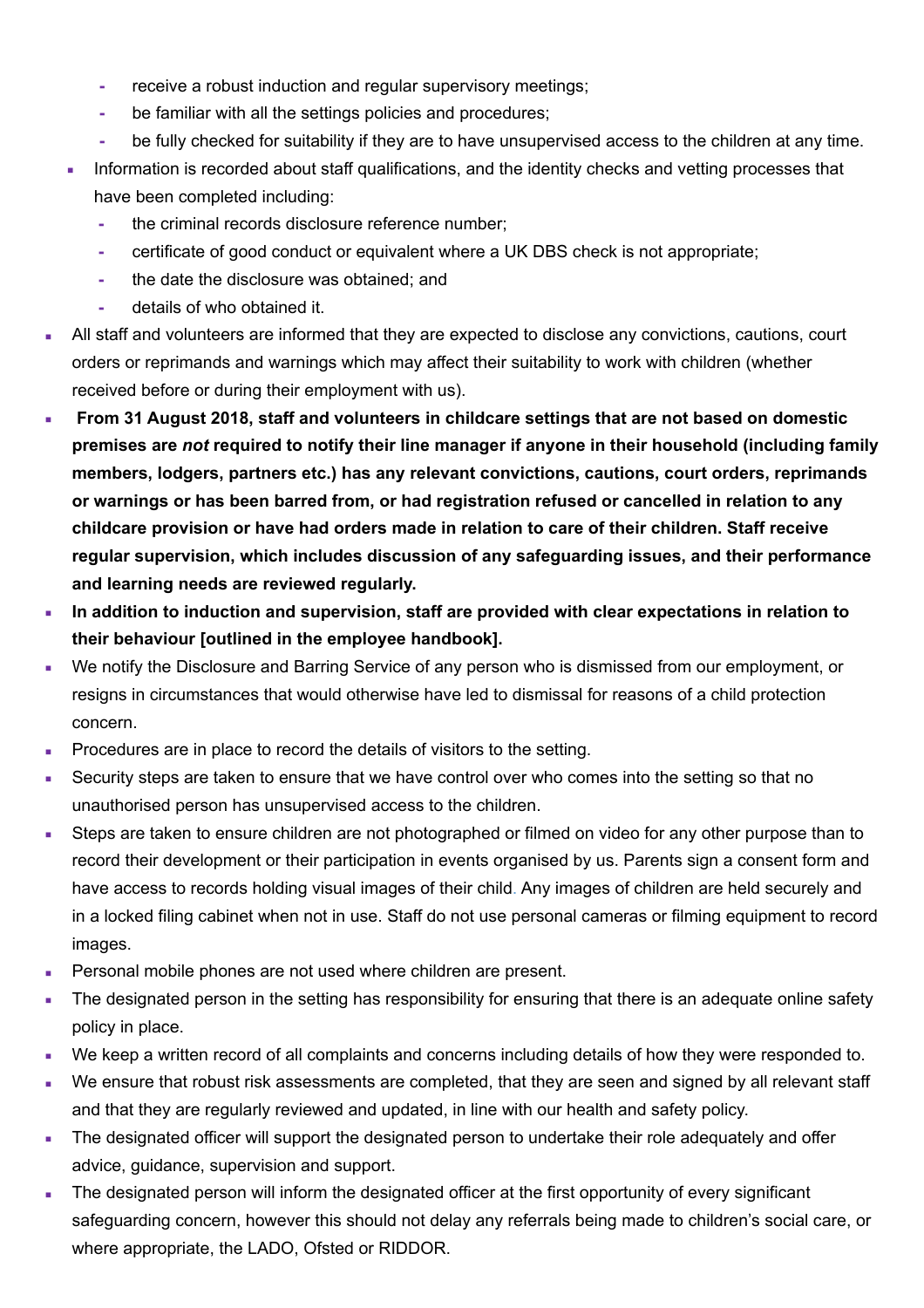# *Key commitment 2*

We are committed to responding promptly and appropriately to all incidents, allegations or concerns of abuse that may occur and to work with statutory agencies in accordance with the procedures that are set down in 'What to do if you're worried a child is being abused' (HMG, 2015) and the Care Act 2014.

# *Responding to suspicions of abuse*

- We acknowledge that abuse of children can take different forms physical, emotional, and sexual, as well as neglect.
- We ensure that all staff have an understanding of the additional vulnerabilities that arise from special educational needs and/or disabilities, plus inequalities of race, gender, language, religion, sexual orientation or culture, and that these receive full consideration in relation to child, young person or vulnerable adult protection.
- **When children are suffering from physical, sexual or emotional abuse, or experiencing neglect, this may be** demonstrated through:
	- **-** significant changes in their behaviour;
	- **-** deterioration in their general well-being;
	- **-** their comments which may give cause for concern, or the things they say (direct or indirect
	- **-** disclosure);
	- **-** changes in their appearance, their behaviour, or their play;
	- **-** unexplained bruising, marks or signs of possible abuse or neglect; and
	- **-** any reason to suspect neglect or abuse outside the setting.
- We understand how to identify children who may be in need of early help, how to access services **for them**
- We understand that we should refer a child who meets the s17 Children Act 1989 child in need **definition to local authority children's social work services**
- We understand that we should refer any child who may be at risk of significant harm to local **authority children's social work services.**
- We are aware of the 'hidden harm' agenda concerning parents with drug and alcohol problems and consider other factors affecting parental capacity and risk, such as social exclusion, domestic violence, radicalisation, mental or physical illness and parent's learning disability.
- We are aware that children's vulnerability is potentially increased when they are privately fostered and when we know that a child is being cared for under a private fostering arrangement, we inform our local authority children's social care team.
- We are prepared to take action if we have concerns about the welfare of a child who fails to arrive at a session when expected. The designated person will take immediate action to contact the child's parent to seek an explanation for the child's absence and be assured that the child is safe and well. If no contact is made with the child's parents and the designated person has reason to believe that the child is at risk of significant harm, the relevant professionals are contacted immediately and LSCB procedures are followed. If the child has current involvement with social care the social worker is notified on the day of the unexplained absence.
- We are aware of other factors that affect children's vulnerability that may affect, or may have affected, children and young people using our provision, such as abuse of children who have special educational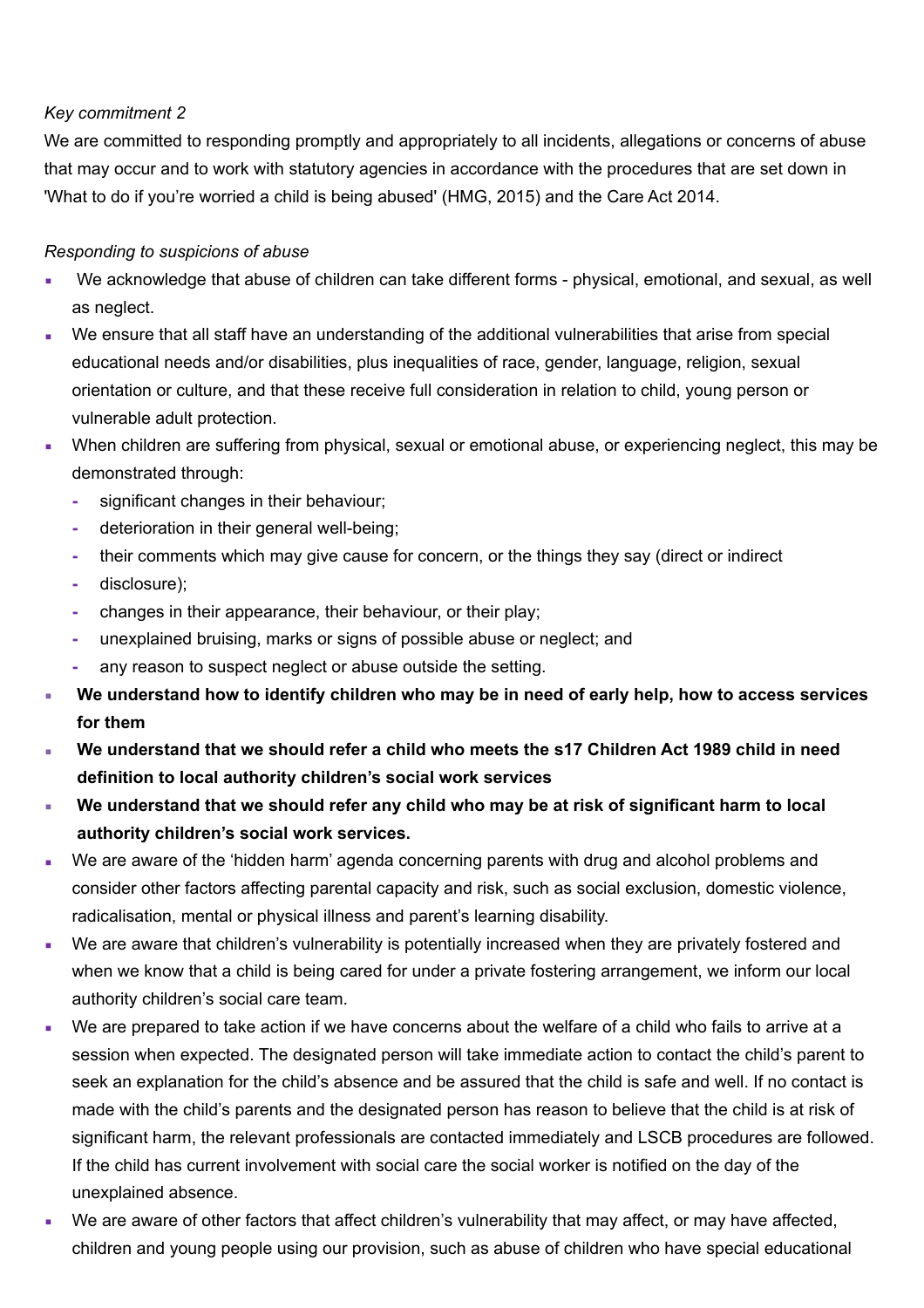needs and/or disabilities; fabricated or induced illness; child abuse linked to beliefs in spirit possession; sexual exploitation of children, including through internet abuse; Female Genital Mutilation and radicalisation or extremism.

- In relation to radicalisation and extremism, we follow the Prevent Duty guidance for England and Wales published by the Home Office and LSCB procedures on responding to radicalisation.
- The designated person completes online Channel training, online Prevent training and attends local WRAP training where available to ensure they are familiar with the local protocol and procedures for responding to concerns about radicalisation.
- We are aware of the mandatory duty that applies to teachers, and health workers to report cases of Female Genital Mutilation to the police. We are also aware that early years practitioners should follow local authority published safeguarding procedures to respond to FGM and other safeguarding issues, which involves contacting police if a crime of FGM has been or may be about to be committed.
- We also make ourselves aware that some children and young people are affected by gang activity, by complex, multiple or organised abuse, through forced marriage or honour based violence or may be victims of child trafficking. While this may be less likely to affect young children in our care, we may become aware of any of these factors affecting older children and young people who we may come into contact with.
- If we become concerned that a child may be a victim of modern slavery or human trafficking we will refer to the National Referral Mechanism, as soon as possible and refer and/or seek advice to the local authority children's social work service and/or police.
- We will be alert to the threats children may face from outside their families, such as that posed by organised crime groups such as county lines and child sexual exploitation, online use and from within peer groups and the wider community.
- Where we believe that a child in our care or that is known to us may be affected by any of these factors we follow the procedures below for reporting child protection and child in need concerns and follow the LSCB procedures, or when they come into force replacing the LSCB, we will follow the local procedures as published by the local safeguarding partners.
- Where such indicators are apparent, the child's key person makes a dated record of the details of the concern and discusses what to do with the member of staff who is acting as the designated person. The information is stored on the child's personal file.
- **•** In the event that a staff member or volunteer is unhappy with the decision made of the designated person in relation to whether to make a safeguarding referral they must follow escalation procedures.
- We refer concerns about children's welfare to the local authority children's social care team and co-operate fully in any subsequent investigation. NB In some cases this may mean the police or another agency identified by the Local Safeguarding Children Board (or the local safeguarding partners when their published safeguarding arrangements take over from the LSCB).
- We respond to any disclosures sensitively and appropriately and take care not to influence the outcome either through the way we speak to children or by asking questions of children (although we may check out/clarify the details of what we think they have told us with them).
- We take account of the need to protect young people aged 16-19 as defined by the Children Act 1989. This may include students or school children on work placement, young employees or young parents. Where abuse or neglect is suspected [we/I] follow the procedure for reporting any other child protection concerns. The views of the young person will always be taken into account in an age appropriate way, but the setting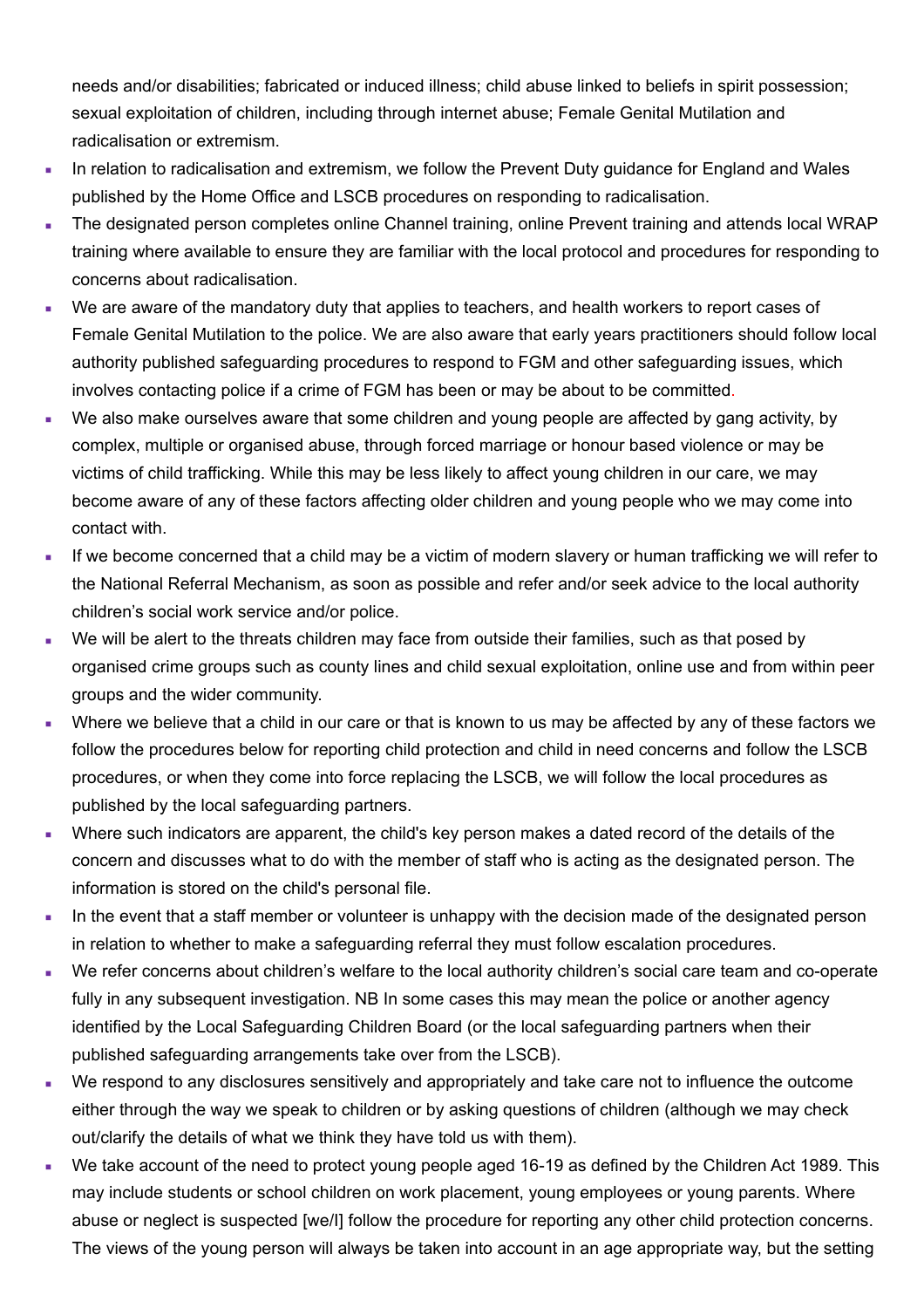may override the young person's refusal to consent to share information if it feels that it is necessary to prevent a crime from being committed or intervene where one may have been, or to prevent harm to a child or adult. Sharing confidential information without consent is done only where not sharing it could be worse than the outcome of having shared it.

- All staff are also aware that adults can also be vulnerable and know how to refer adults who are in need of community care services.
- All staff know that they can contact the NSPCC whistleblowing helpline if they feel that or organisation and the local authority have not taken appropriate action to safeguard a child and this has not been addressed satisfactorily through organisational escalation and professional challenge procedures.
- We have a whistleblowing policy in place.
- **EXECT:** Staff/volunteers know they can contact the organisation Public Concern at Work for advice relating to whistleblowing dilemmas.

#### *Recording suspicions of abuse and disclosures*

- Where a child makes comments to a member of staff that give cause for concern (disclosure), or a member of staff observes signs or signals that give cause for concern, such as significant changes in behaviour; deterioration in general well-being; unexplained bruising, marks or signs of possible abuse or neglect; that member of staff:
	- **-** listens to the child, offers reassurance and gives assurance that she or he will take action;
	- **-** does not question the child, although it is OK to ask questions for the purposes of clarification;
	- **-** makes a written record that forms an objective record of the observation or disclosure that includes: the date and time of the observation or the disclosure; the exact words spoken by the child as far as possible; the name of the person to whom the concern was reported, with the date and time; and the names of any other person present at the time.
- These records are signed and dated and kept in the child's personal file, which is kept securely and confidentially.
- The member of staff acting as the designated person is informed of the issue at the earliest opportunity, and always within one working day.
- **Where the Local Safeguarding Children Board or local safeguarding partners safeguarding procedures** stipulates the process for recording and sharing concerns, we include those procedures alongside this procedure and follow the steps set down by the Local Safeguarding Children Board.

#### *Making a referral to the local authority children's social care team*

- **EXECT** The Pre-school Learning Alliance's publication *Safeguarding Children* contains procedures to help in making a referral to the local children's social care team, as well as template forms for recording concerns and to assist with making a referral.
- We keep a copy of this document alongside the procedures for recording and reporting set down by our Local Safeguarding Children Board, which we follow where local procedures differ from those of the Preschool Learning Alliance.

#### *Escalation process*

If we feel that a referral made has not been dealt with properly or that concerns are not being addressed or responded to, we will follow the LSCB escalation process.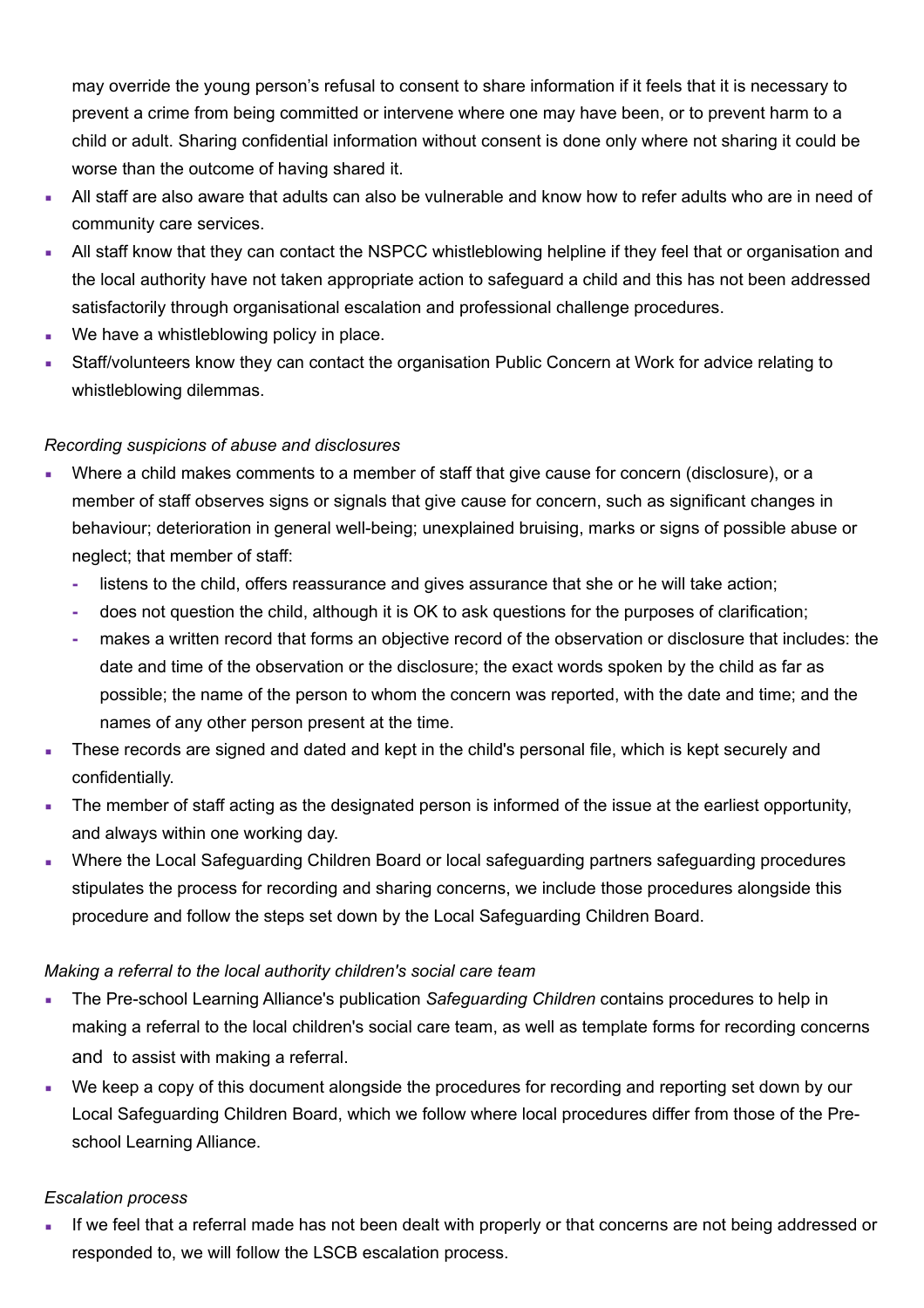- We will ensure that staff are aware of how to escalate concerns.
- We will follow local procedures published by the LSCB or safeguarding partners to resolve professional disputes.

# *Informing parents*

- Parents are normally the first point of contact. Concerns are normally discussed with parents to gain their view of events, unless it is felt that this may put the child or other person at risk, or may interfere with the course of a police investigation, or may unduly delay the referral, or unless it is otherwise unreasonable to seek consent. Advice will be sought from social care, or in some circumstances police, where necessary.
- Parents are informed when we make a record of concerns in their child's file and that we also make a note of any discussion we have with them regarding a concern.
- **.** If a suspicion of abuse warrants referral to social care, parents are informed at the same time that the referral will be made, except where the procedures of the Local Safeguarding Children Board/Local Safeguarding Partners does not allow this, for example, where it is believed that the child may be placed at risk.
- This will usually be the case where the parent is the likely abuser or where sexual abuse may have occurred.
- If there is a possibility that advising a parent beforehand may place a child at greater risk (or interfere with a police response) the designated person should consider seeking advice from children's social care, about whether or not to advise parents beforehand, and should record and follow the advice given.

#### *Liaison with other agencies and multi-agency working*

- We work within the Local Safeguarding Children Board/Local Safeguarding Partners guidelines.
- The current version of 'What to do if you're worried a child is being abused' is available for parents and staff and all staff are familiar with what they need to do if they have concerns.
- We have procedures for contacting the local authority regarding child protection issues and concerns about children's welfare, including maintaining a list of names, addresses and telephone numbers of social workers, to ensure that it is easy, in any emergency, for the setting and children's social care to work well together.
- We notify Ofsted of any incident or accident and any changes in our arrangements which may affect the well-being of children or where an allegation of abuse is made against a member of staff (whether the allegations relate to harm or abuse committed on our premises or elsewhere). Notifications to Ofsted are made as soon as is reasonably practicable, but at the latest within 14 days of the allegations being made.
- Contact details for the local National Society for the Prevention of Cruelty to Children (NSPCC) are also kept.

# *Allegations against staff and persons in position of trust*

- We ensure that all parents know how to complain about the behaviour or actions of staff or volunteers within the setting, or anyone living or working on the premises occupied by the setting, which may include an allegation of abuse.
- We ensure that all staff volunteers and anyone else working in the setting knows how to raise concerns that they may have about the conduct or behaviour of other people including staff/colleagues.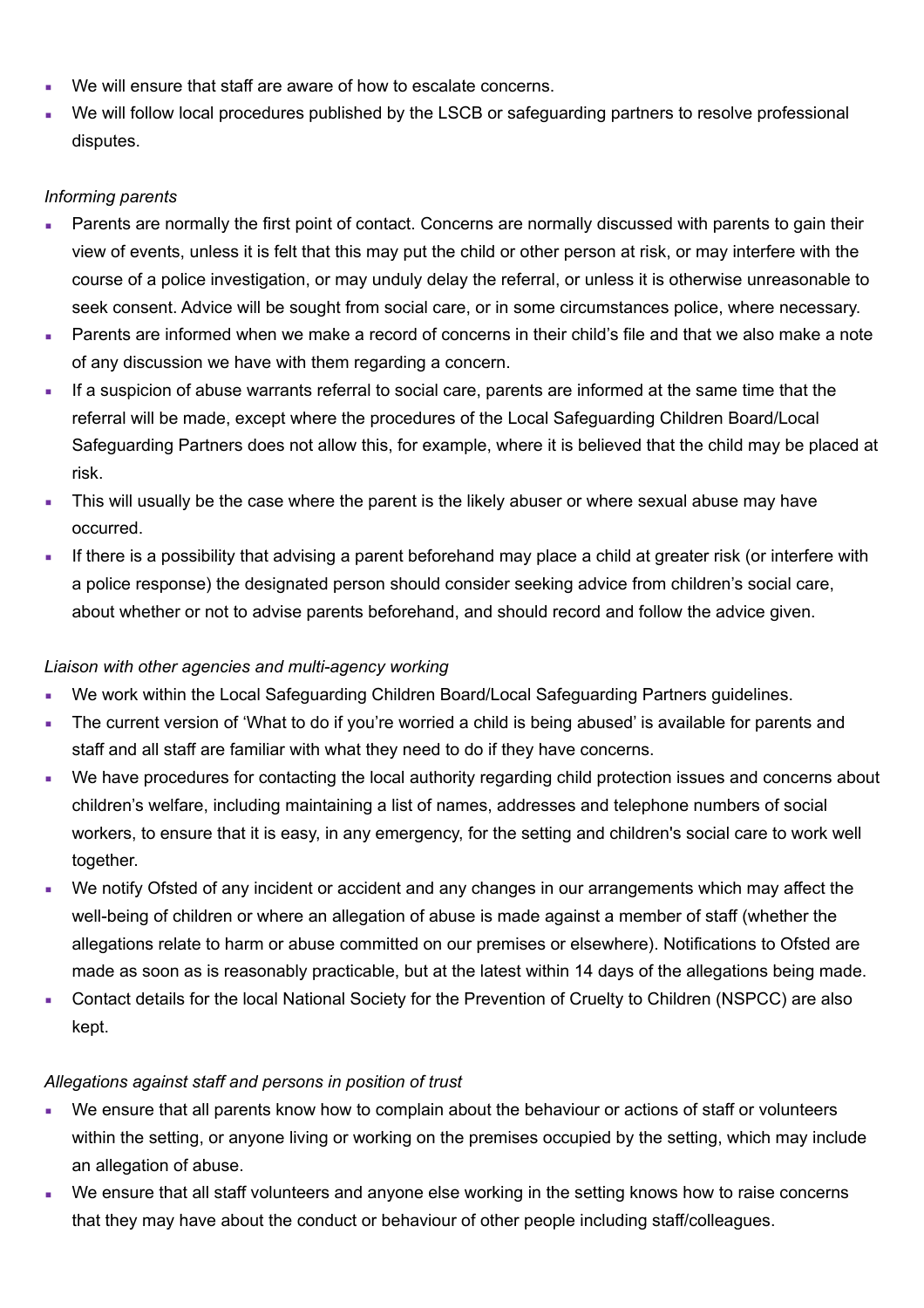- We differentiate between allegations, and concerns about the quality of care or practice and complaints and have a separate process for responding to complaints.
- We respond to any inappropriate behaviour displayed by members of staff, volunteer or any other person living or working on the premises, which includes:
	- **-** inappropriate sexual comments;
	- **-** excessive one-to-one attention beyond the requirements of their usual role and responsibilities, or inappropriate sharing of images
- We will recognise and respond to allegations that a person who works with children has:
	- **-** behaved in a way that has harmed a child, or may have harmed a child
	- **-** possibly committed a criminal offence against or related to a child
	- **-** behaved towards a child or children in a way that indicates they may pose a risk of harm to children
- We respond to any concerns raised by staff and volunteers who know how to escalate their concerns if they are not satisfied with our response
- We respond to any disclosure by children or staff that abuse by a member of staff or volunteer within the setting, or anyone living or working on the premises occupied by the setting, may have taken, or is taking place, by first recording the details of any such alleged incident.
- We refer any such complaint immediately to a senior manager within the organisation and the Local Authority Designated Officer (LADO) as necessary to investigate and/or offer advice:

0300 1234043 *(name and phone number)*

- We also report any such alleged incident to Ofsted (unless advised by LADO that this is unnecessary due to the incident not meeting the threshold), as well as what measures we have taken. We are aware that it is an offence not to do this.
- We co-operate entirely with any investigation carried out by children's social care in conjunction with the police.
- Where the management team and children's social care agree it is appropriate in the circumstances, the member of staff or volunteer will be suspended for the duration of the investigation. This is not an indication of admission that the alleged incident has taken place, but is to protect the staff, as well as children and families, throughout the process. Where it is appropriate and practical and agreed with LADO, we will seek to offer an alternative to suspension for the duration of the investigation, if an alternative is available that will safeguard children and not place the affected staff or volunteer at risk.

#### *Disciplinary action*

Where a member of staff or volunteer has been dismissed due to engaging in activities that caused concern for the safeguarding of children or vulnerable adults, [we/I] will notify the Disclosure and Barring Service of relevant information, so that individuals who pose a threat to children and vulnerable groups can be identified and barred from working with these groups.

# *Key commitment 3*

We are committed to promoting awareness of child abuse issues throughout our training and learning programmes for adults. We are also committed to empowering children through our early childhood curriculum, promoting their right to be strong, resilient and listened to.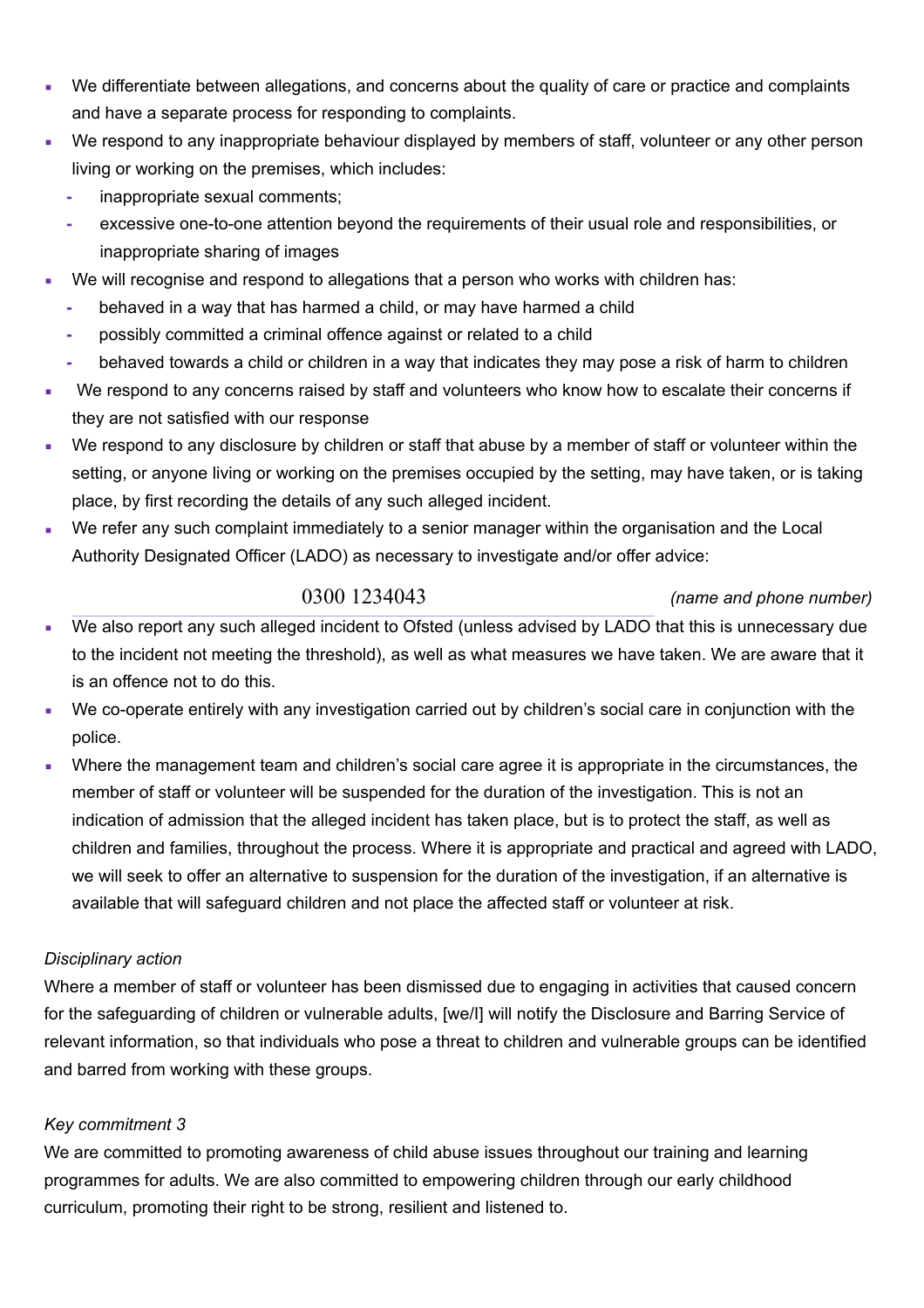# *Training*

- Training opportunities are sought for all adults involved in the setting to ensure that they are able to recognise the signs and signals of possible physical abuse, emotional abuse, sexual abuse (including child sexual exploitation) and neglect and that they are aware of the local authority guidelines for making referrals. Training opportunities should also cover extra familial threats such as online risks, radicalisation and grooming, and how to identify and respond to families who may be in need of early help, and organisational safeguarding procedures.
- Designated persons receive appropriate training, as recommended by the Local Safeguarding Children Board, every two years and refresh their knowledge and skills at least annually.
- We ensure that all staff know the procedures for reporting and recording any concerns they may have about the provision.
- We ensure that all staff receive updates on safeguarding via emails, newsletters, online training and/or discussion at staff meetings at least once a year.

# *Planning*

The layout of the rooms allows for constant supervision. No child is left alone with staff or volunteers in a one-to-one situation without being within sight and/or hearing of other staff or volunteers.

# *Curriculum*

- We introduce key elements of keeping children safe into our programme to promote the personal, social and emotional development of all children, so that they may grow to be strong, resilient and listened to and so that they develop an understanding of why and how to keep safe.
- We create within the setting a culture of value and respect for individuals, having positive regard for children's heritage arising from their colour, ethnicity, languages spoken at home, cultural and social background.
- We ensure that this is carried out in a way that is developmentally appropriate for the children.

#### *Confidentiality*

All suspicions and investigations are kept confidential and shared only with those who need to know. Any information is shared under the guidance of the Local Safeguarding Children Board/Local Safeguarding Partners and in line with the GDPR, Data Protection Act 2018, and Working Together 2018.

# *Support to families*

- We believe in building trusting and supportive relationships with families, staff and volunteers.
- We make clear to parents our role and responsibilities in relation to child protection, such as for the reporting of concerns, information sharing, monitoring of the child, and liaising at all times with the local children's social care team.
- We will continue to welcome the child and the family whilst investigations are being made in relation to any alleged abuse.
- We follow the Child Protection Plan as set by the child's social worker in relation to the setting's designated role and tasks in supporting that child and their family, subsequent to any investigation.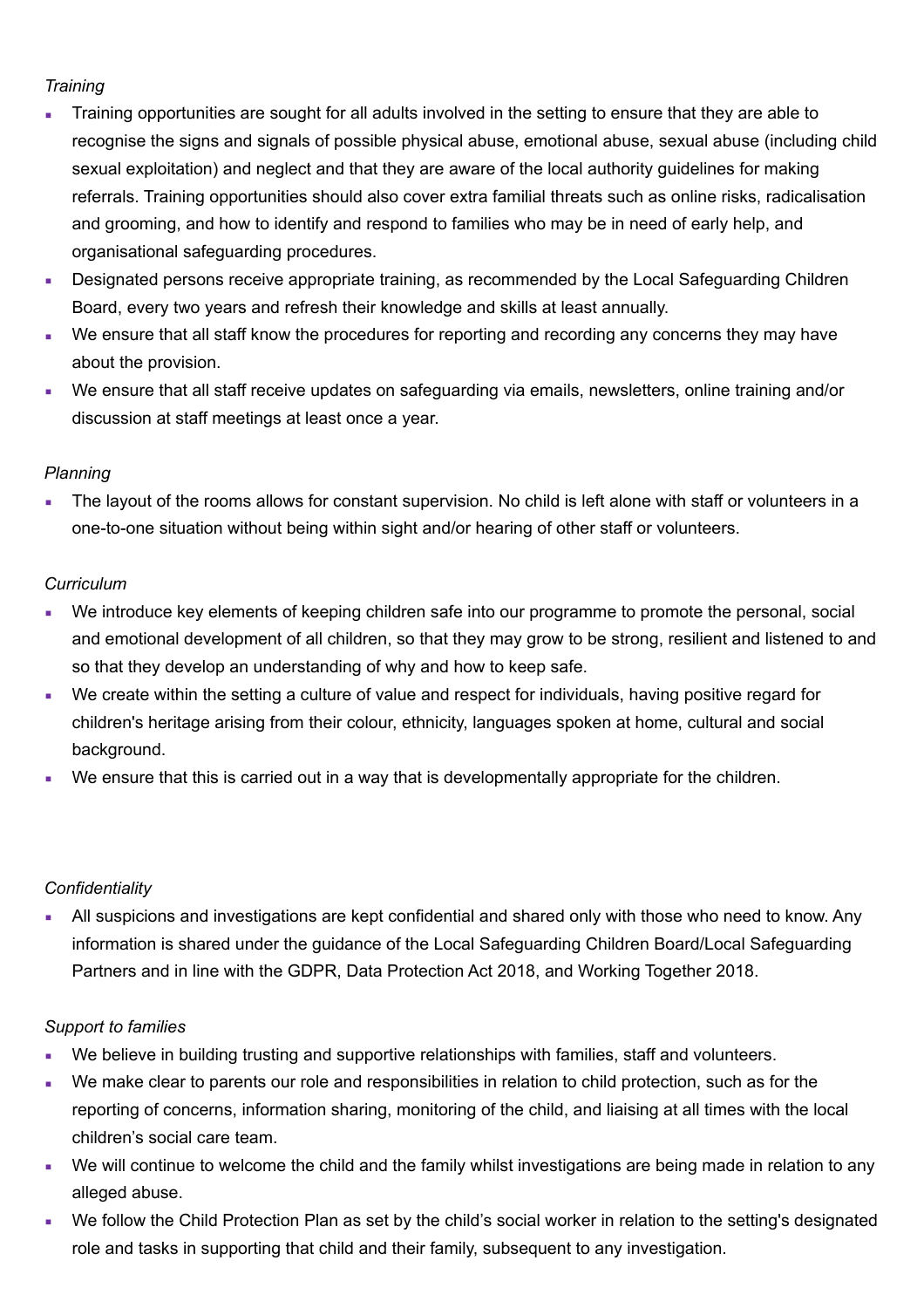- We will engage with any child in need plan or early help plan as agreed.
- Confidential records kept on a child are shared with the child's parents or those who have parental responsibility for the child in accordance with the Confidentiality and Client Access to Records procedure, and only if appropriate under the guidance of the Local Safeguarding Children Board.

### **Legal framework**

### *Primary legislation*

- Children Act (1989 s47)
- Protection of Children Act (1999)
- **•** The Children Act (2004 s11)
- Children and Social Work Act 2017
- Safeguarding Vulnerable Groups Act (2006)
- Childcare Act (2006)
- Child Safeguarding Practice Review and Relevant Agency (England) Regulations 2018

#### *Secondary legislation*

- Sexual Offences Act (2003)
- Criminal Justice and Court Services Act (2000)
- **Equality Act (2010)**
- General Data Protection Regulations (GDPR) (2018)
- Childcare (Disqualification) Regulations (2009)
- Children and Families Act (2014)
- $\blacksquare$  Care Act (2014)
- Serious Crime Act (2015)
- Counter-Terrorism and Security Act (2015)

#### **Further guidance**

- Working Together to Safeguard Children (HMG, 2018)
- What to do if you're Worried a Child is Being Abused (HMG, 2015)
- Framework for the Assessment of Children in Need and their Families (DoH 2000)
- The Common Assessment Framework for Children and Young People: A Guide for Practitioners (CWDC 2010)
- **EXECT AT Statutory guidance on making arrangements to safeguard and promote the welfare of children under** section 11 of the Children Act 2004 (HMG 2008)
- Hidden Harm Responding to the Needs of Children of Problem Drug Users (ACMD, 2003)
- Information Sharing: Advice for Practitioners providing Safeguarding Services (DfE 2018)
- Disclosure and Barring Service: [www.gov.uk/disclosure-barring-service-check](http://www.gov.uk/disclosure-barring-service-check)
- Revised Prevent Duty Guidance for England and Wales (HMG, 2015)
- Inspecting Safeguarding in Early Years, Education and Skills Settings, (Ofsted, 2016)